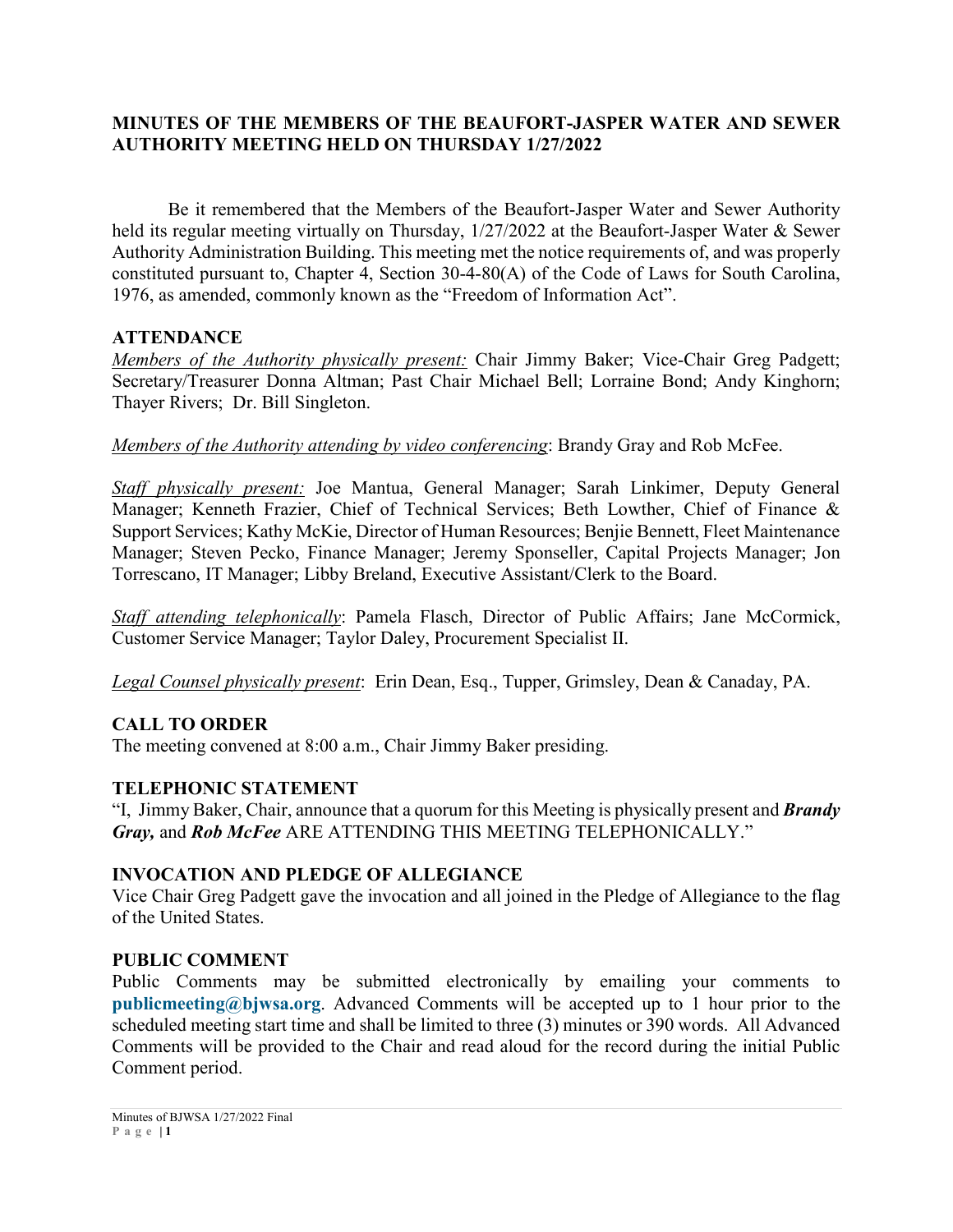Public Comments may also be submitted throughout the course of the meeting. Those comments should also be emailed to **[publicmeeting@bjwsa.org](mailto:publicmeeting@bjwsa.org)** and limited to 3 minutes or 390 words. Comments submitted during the meeting will be provided to the Chair and read aloud as indicated in Item XII, noted below.

He then asked for advanced comments at this time. Clerk to the Board, Libby Breland reported no comments were received in advanced.

### **APPROVAL OF MINUTES**

*Motion:* Moved by, Dr. Bill Singleton, seconded by, Brandy Gray, to approve the minutes of the 12/16/2021 regular board meeting as written and distributed in advance to the Members of the Authority. No corrections were noted,

*Vote: All voted in favor, none opposed, Motion passed 9-0.*

### **GENERAL MANAGERS REPORT**

*Joe Mantua submitted the following report:*

### **Asset Management**

- 1. Asset Maintenance Program **–** We have completed the Field Operations as-is/to-be process workshops, and are currently reviewing all documentation to ensure accuracy. The GIS department continues to work with Arcadis to update our water and sewer linear asset attributes (such as install date, diameter and material); we anticipate this effort to continue through early June 2022. The governance, policy and strategic asset management plan activities will begin in February, and we are still on track to complete all phase II activities by June 30.
- 2. Infrastructure Funding **–** The Senate Finance ARPA Subcommittee met this month and presented recommendations for infrastructure funding. Their proposed plan included funding in three major areas, 1) Transportation; 2) Water, Wastewater, Stormwater; and 3) Broadband. The Water/Wastewater/Stormwater category included a \$900M allocation to be made available in phases. Some of the proposed terms included designating \$100M to projects significant to economic development, a split of funds – 60% to large systems (30,000 population or greater) and 40% to small systems, matching requirements of 25% for large systems and 15% for small systems and an application limit of \$10M. These recommendations will go to the full Senate Finance Committee, then all Senators, then on to the House.

### **Workforce Investment**

- 3. Safety Report In December, we completed 275 Take Twos and 60 Safety Talks. We close out the month with 275 days or 279,555 safe work hours since our last preventable lost workday case.
- 4. Recent Promotions **–** We are pleased to announce a number of employees who were promoted this month:

Kyler Marshburn-Foushee – Field Operator I Travis Cogswell – Field Operator I Mathew Morgan – Field Operator II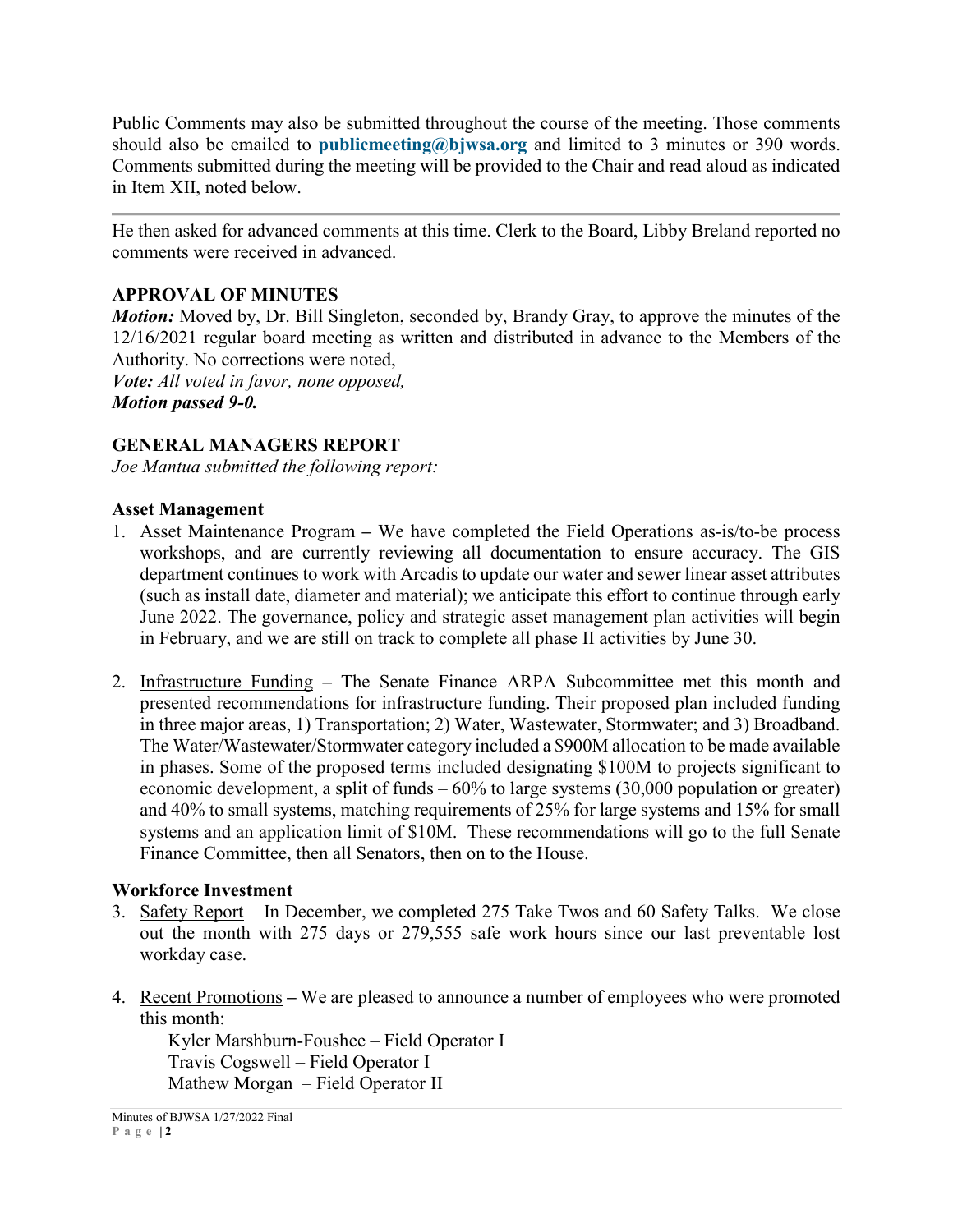Jonathan Cook – Field Operator II Phill Lovell – Human Resources Talent Partner Angela Allison Yutz – Organizational Development and Safety Manager Kaitlyn Benecke – Training and Development Specialist Phillip Adams Water Operator I

- 5. Holiday Share Event The Annual Holiday Share event was held on December 17 providing the opportunity for departments to celebrate the holidays. Although we had to scale back from our usual organization wide gathering, we were able to move back to our first in person holiday share since 2019.
- 6. High School Internship Program **–** We kicked off year two of this program with 4 new interns starting on January 18. This year we have added Treatment Operations to the program. Our new interns are:

Field Operations - Justin Barrow (May River HS) Treatment Operations – Eric Douglas (Battery Creek HS) Customer Service – Ashianna Scott (Ridgeland-Hardeeville HS) and Nykierra Scott (Ridgeland-Hardeeville HS)

# **Preparation for Change**

7. COVID- 19 **–** We have had 19 positive cases since last month's meeting. With the recent uptick in cases due to the Omicron strain, the lobby will remain closed to visitors until further notice. We are also utilizing TEAMS as much as possible and continuing to emphasize social distancing in the building. We continue to offer an incentive for employees who choose to get vaccinated. Our vaccination rate remains at approximately 62%.

# **Organizational Excellence**

- 8. Employee of the Quarter and Year **-** Congratulations to Earl Sheppard, Wastewater Operations Manager for being selected as Employee of the Fourth Quarter and congratulations to Craig Alston, Field Operator II who was selected as our Employee of the Year.
- 9. Field Operations Featured in WEASC/SCAWWA Journal **–** An article highlighting the new Training Program in Field Operations appeared in the winter publication.

# **Customer Satisfaction and Engagement**

- 10. Stakeholder Coordination Meetings Staff held coordination meetings with representatives from the City of Hardeeville and Town of Yemassee to discuss projects, ARPA funding opportunities and other matters of common interest. These meetings are held with our municipal stakeholders on a quarterly basis.
	- *Public Affairs Report.* Pamela Flasch highlighted recent and upcoming initiatives taking place throughout the service area:
	- 1. Focus Groups: Will begin in late February and run through early March. We are looking for customer input on a number of projects, including suggestions for our website refresh and their awareness of key outreach such as EyeOnWater, the irrigation plan and keeping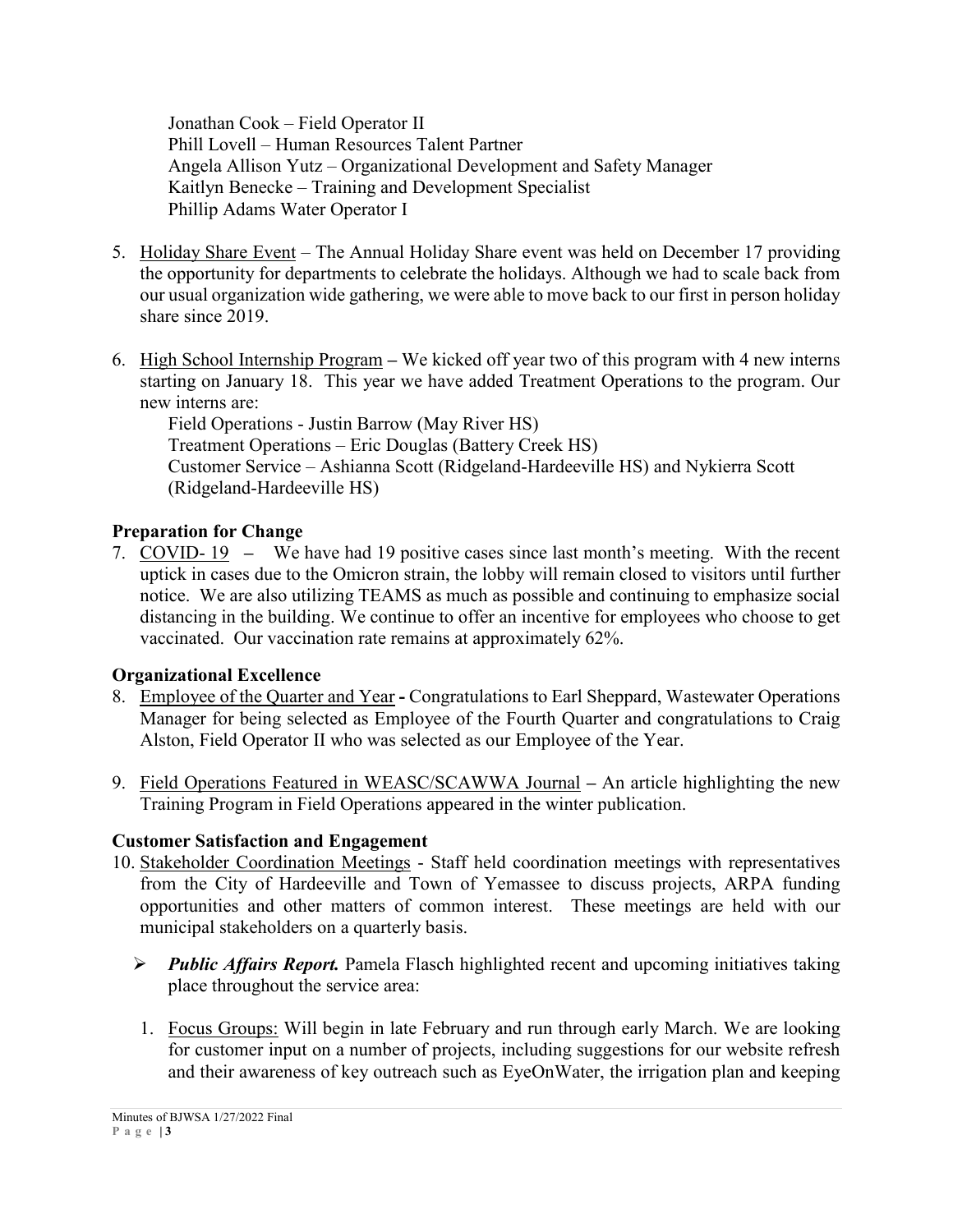landscaping away from infrastructure. We will deliver a final report at the July Board meeting.

- 2. Public Education and Engagement: All of these topics will be heavily pushed through a variety of avenues, including in-person and electronic engagement with HOAs, landscapers and customers. We want to make collaboration as easy as possible and remove any barriers to participation.
- 3. Website Refresh: The RFP for the website refresh is going live and will result in a vendor being identified by mid-April. Our top goals for this project are to:
	- 1) Maximize user experience for customers.
	- 2) Simplify site navigation.
	- 3) Rebrand for best practices/trending search habits.
- 4. Our innovative training program is featured in the winter issue of the SC Waters Journal. This article highlights what creativity and collaboration can do to keep departments working together and ensuring institutional knowledge is shared and deployed. [\(SC Journal](https://www.kelmanonline.com/httpdocs/files/SC_Journal/scjournalwinter2021/index.html)  [Winter 2021 \(kelmanonline.com\)](https://www.kelmanonline.com/httpdocs/files/SC_Journal/scjournalwinter2021/index.html)

# **COMMITTEE REPORTS**

*Report of the Executive Committee.* Committee Chair Jimmy Baker, stated that the Executive Committee met on 1/20/2022 following the Finance Committee meeting and discussed the following:

- 1. Role of the Authority in providing water and sewer infrastructure and service to currently underserved regions within our jurisdiction.
- 2. Reviewed enabling legislation, discussed the need to establish a prioritization process for potential areas to be served, viewed a map of where water and sewer service is currently available, and discussed a potential Board Ad-Hoc Committee to evaluate this further.
- 3. We also discussed evaluating the need for staff or contract resources to perform grant writing.
- 4. Next step will be to discuss at the February 25 workshop with the full board as part of the broader policy review and make a final determination on the ad-hoc committee.

*Report of the Capital Projects Committee.* Committee Chair Andy Kinghorn, reported that the Capital Projects Committee met on 1/19/2022 and reviewed the status of the Capital Program and Development Activity. A summary of noteworthy projects was included in the Board Packet. Some projects of note:

# **Developer Report**

1. Capacity Fees – Fees collected in November totaled \$9,525,018.00; Capacity fees Year-To-Date are \$14,441,601.60; in December there were 2 pre-cons, 6 Service Authorizations, 161 water taps and 232 sewer taps.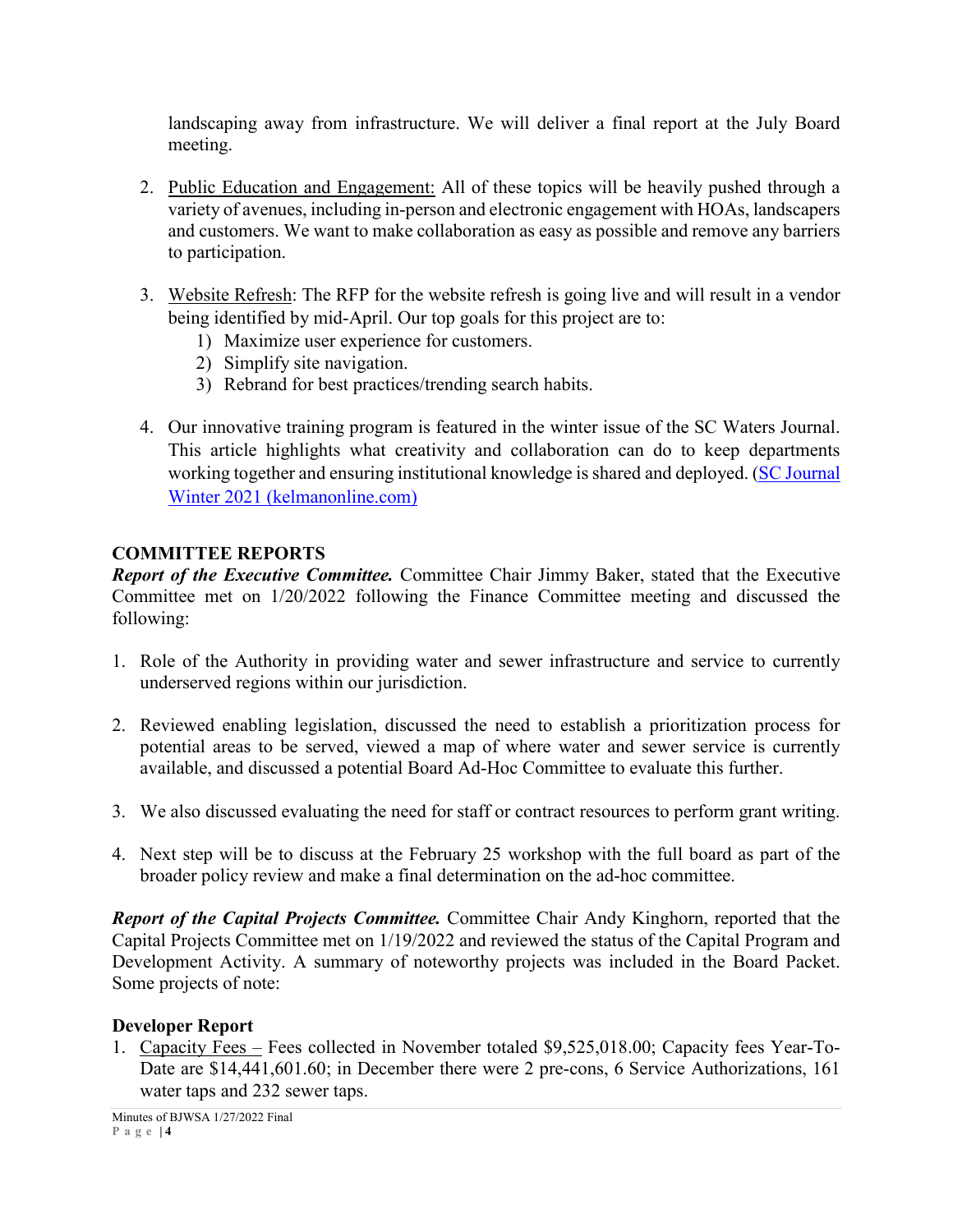### **CIP Project Highlights for December**

- 2. Purrysburg WTP Expansion to 30 MGD (CIP-1366) Jasper County is working with DNR to move forward with the variance package.
- 3. Highway 170 36-Inch Water Main Extension (CIP-1696) The water main west of the traffic circle is in operation. East of the traffic circle, we are providing additional supporting information for SCDOT approval to install the water main where it was originally approved.
- 4. Misc. WW Pump Station Replacements (CIP-1807) 90% design plans are under review by BJWSA for 20 WW Pump Station upgrades.
- 5. Raw Water Canal Improvements (CIP-1894) Phase-III redesign Technical Memo for alternatives was provided to staff for review.
- 6. Filter Rehabilitation Chelsea WTP (CIP-1898) BRW is installing the first set of new underdrains.
- 7. North Street Transmission Main/Bluffton Pkwy (CIP-2224/1927)
	- o Bluffton Pkwy Ruby Collins is installing pipe along SC 170 near Lawton Station and moving north toward Bluffton Parkway.
	- o NSTM Jordan Construction has begun to lay pipe along the Spanish Moss Trail near Battery Creek.
	- o Tank Submittals and special inspection needs are being coordinated. Property purchase is moving forward.
- 8. CPWRF Expansion to 11.25 MGD (CIP-1958) The Preliminary Engineering Report (PER) is being finalized.
- 9. Galvanized Water Line Replacement Program Phase I and II (CIP-2185)
	- o Ph II Div. I (Hardeeville) Contractor is currently installing new 4" pipe on Stiney Funeral Home Road.
	- o Ph II Div. II (Beaufort) Whitefield St & Center Drive West are under construction.
	- o Ph II Div. III (Port Royal) Remaining streets are Horton Ct, Black Oak Circle, Morning Mist Dr, Cypress St, Parris Island Gateway, Edinburgh Ave, 15th St and 17th St.
- 10. Master Plan Update FY22 (CIP-2284) Population projections are complete and B&V is working on modeling and CIP list development.
- 11. Biosolids Master Plan (CIP-2286) Hazen is finalizing the Technical Memo that will be used as reference for the marketing analysis and near-term solution options.

### **Activity for Board Approval**

12. No items are being presented in the Board Agenda.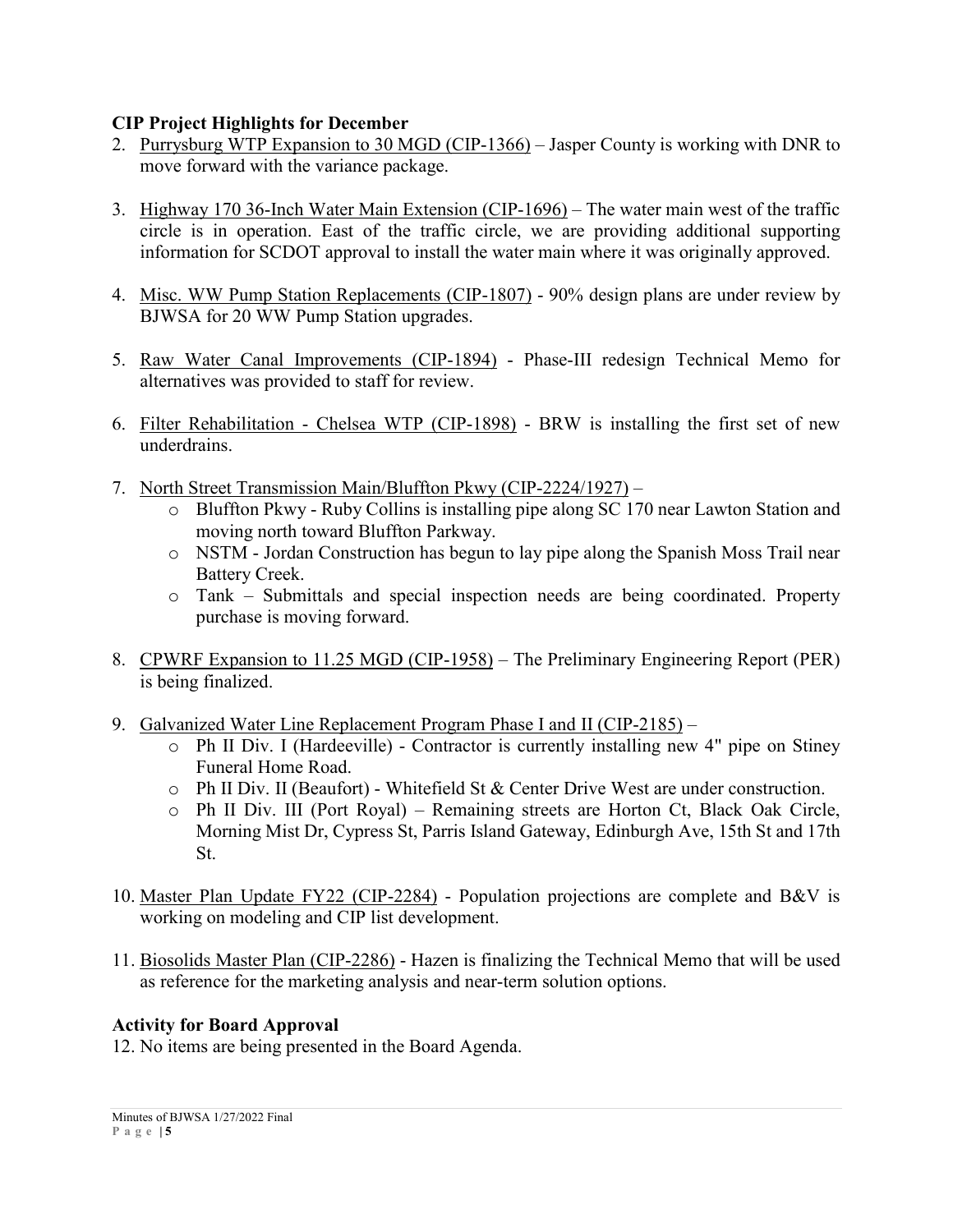*Report of the Finance Committee.* Committee Chair Donna Altman, reported that the Finance Committee met on 1/20/2022, and submitted the following report:

- 1. Call Center Metrics: The committee reviewed and discussed the call center metrics. The average call wait time was 1 minute and 30 seconds and the abandonment rate was 10% in December. The total number of installed Beacon meters is 66,296. United Way assisted 16 customers for a total of \$3,769.01. South Carolina Stay Rental and Utility Assistance Program assisted 36 customers for a total of \$10,975.90. The number of Eye on Water Users is currently 11,589 or 21%. The number of Constant Consumption users is currently 3,465.
- 2. O&M PO Approvals: The committee discussed and approved a Purchase Order approval to Yancey Caterpillar in the amount of \$135,704.23 for the Chelsea Caterpillar Emergency Generator Radiator Replacement. The quote includes installing a rental generator during the repair time of one week to ensure ongoing operations.
- 3. IT Update: Jon and Kenneth provided updates on the issues with the current phone service provider. Spectrum VOIP has resolved at least one issue relating to the abnormally high abandonment rate (server issue). As a whole, the phone issues are reversing in a positive manner.
- 4. Sustainability Update: The sustainability metrics were reviewed by the committee. An additional metric of "Other Fuel" was added to the report in order to capture fuel used by the generators. Hardeeville rezoning and annexation for Hardeeville parcel consolidation has been approved.
- 5. FY2022 YTD Financial Information: The committee reviewed the YTD FY22 financial information. Total operating revenues are \$1.2 million under budget, while total operating expenses (including depreciation) are \$5.6 million under budget. Adjusted for pending ADP Payroll Import expenses (\$2.4 million) and contract timing issues (\$900 thousand), operating expenses are \$2.3 million under budget. Including pending expenses, YTD operating income shifts from \$5.4 million to \$2.1 million.

*Report of the Personnel Committee.* Committee Chair, Brandy Gray, reported that the Personnel Committee met on 1/18/2022 and submitted the following report:

- 1. Safety Report: Was provided for the month of December.
- 2. Personnel Actions Report: 0 separations; 4 new hires; New hires per calendar year: 2019/25; 2020/31; 2021/ 66, plus 22 internal promotions.
- 3. Employee Annual Incentive Plan Status: On track half way through the year.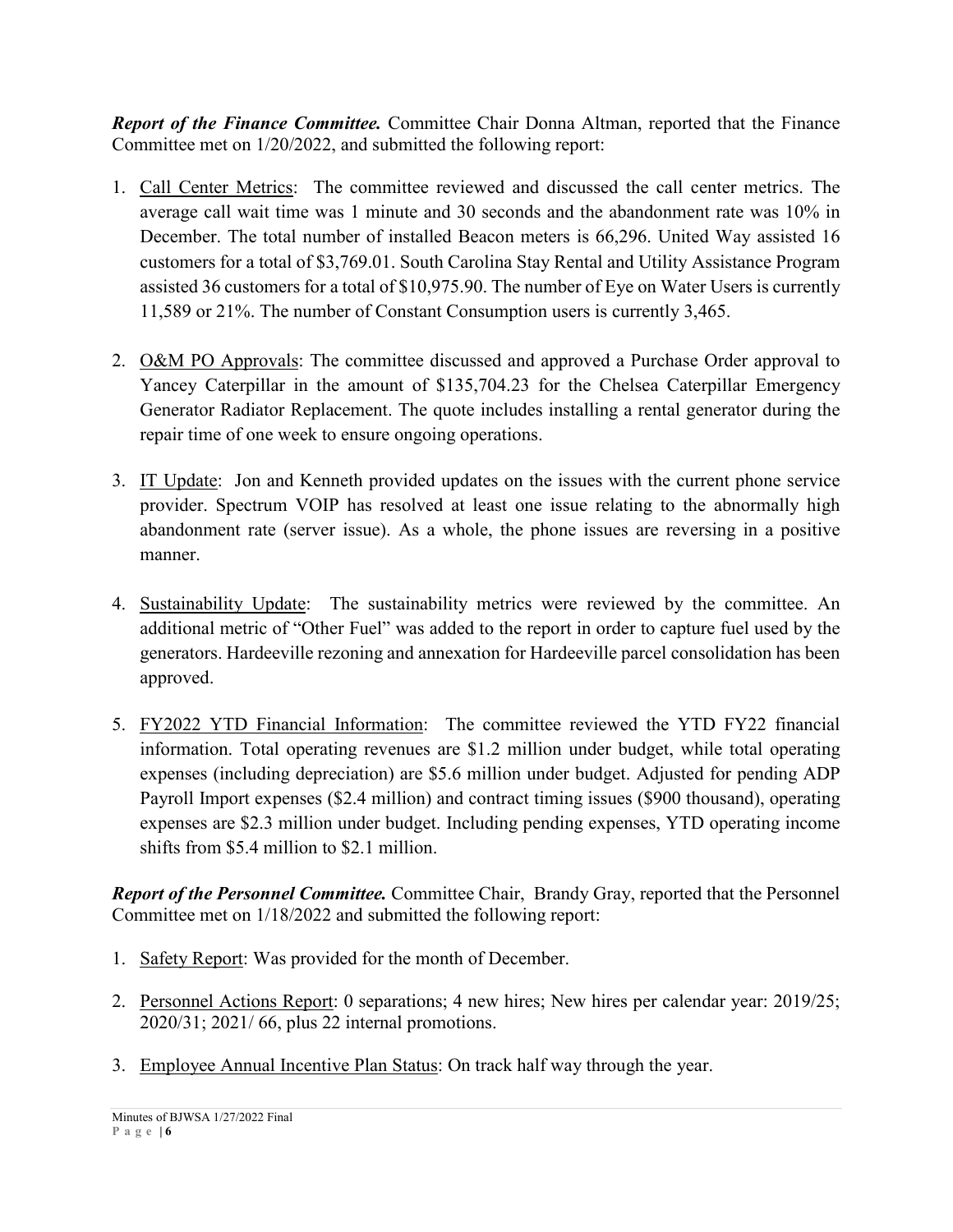- 4. Coronavirus Update: 62% vaccinated (130/210); incentive continues 81 \$200/48 PTO.
- 5. Internship Program: Update was provided.

### **CONSENT AGENDA**

1. O&M Purchase Award for the Chelsea Caterpillar 3512 Emergency Generator Radiator Replacement to Yancey Caterpillar in the amount of \$135,704.23.

*Chair Jimmy Baker asked, "Are there any items on the consent agenda that any member of the board wishes to move off the consent agenda and on to new business." "Hearing none, is there a motion to approve the (1) item listed on the consent agenda, is there a second, any discussion, All in favor"*

*Motion:* Moved by, Donna Altman seconded by, Lorraine Bond, to approve the (1) item listed on the consent agenda: 1). O&M Purchase Award for the Chelsea Caterpillar 3512 Emergency Generator Radiator Replacement to Yancey Caterpillar in the amount of \$135,704.23,

*Vote: All voted in favor, none opposed,*

**Motion carried. 9-0**

### **OLD BUSINESS**

There was no old business.

## **NEW BUSINESS**

There was no new business.

# (8:37 a.m.)

### **EXECUTIVE SESSION**

*Motion:* Andy Kinghorn moved, seconded by, Lorraine Bond, to go into executive session for the purpose of Attorney-Client privileged information and Legal Advice pursuant to SC Code Ann. Section 30-4-70(a)(1)(2); regarding, 1) Potential claim arising out of 36" Water Main at Purrysburg Road/Canal ~ *Update, and* 2) Potential employment claim ~ *Update*. *Vote: All voted in favor, none opposed,* **Motion carried. 9-0**

*Chair Jimmy Baker, excused all persons from the meeting. Legal counsel, GM; DGM, remained for executive session for the legal briefing.*

(8:51 a.m.) **RECONVENE** *Motion:* Vice-Chair Greg Padgett moved, seconded by, Lorraine Bond, to reconvene regular session, *Vote: All voted in favor, none opposed,*

**Motion carried. 9-0**